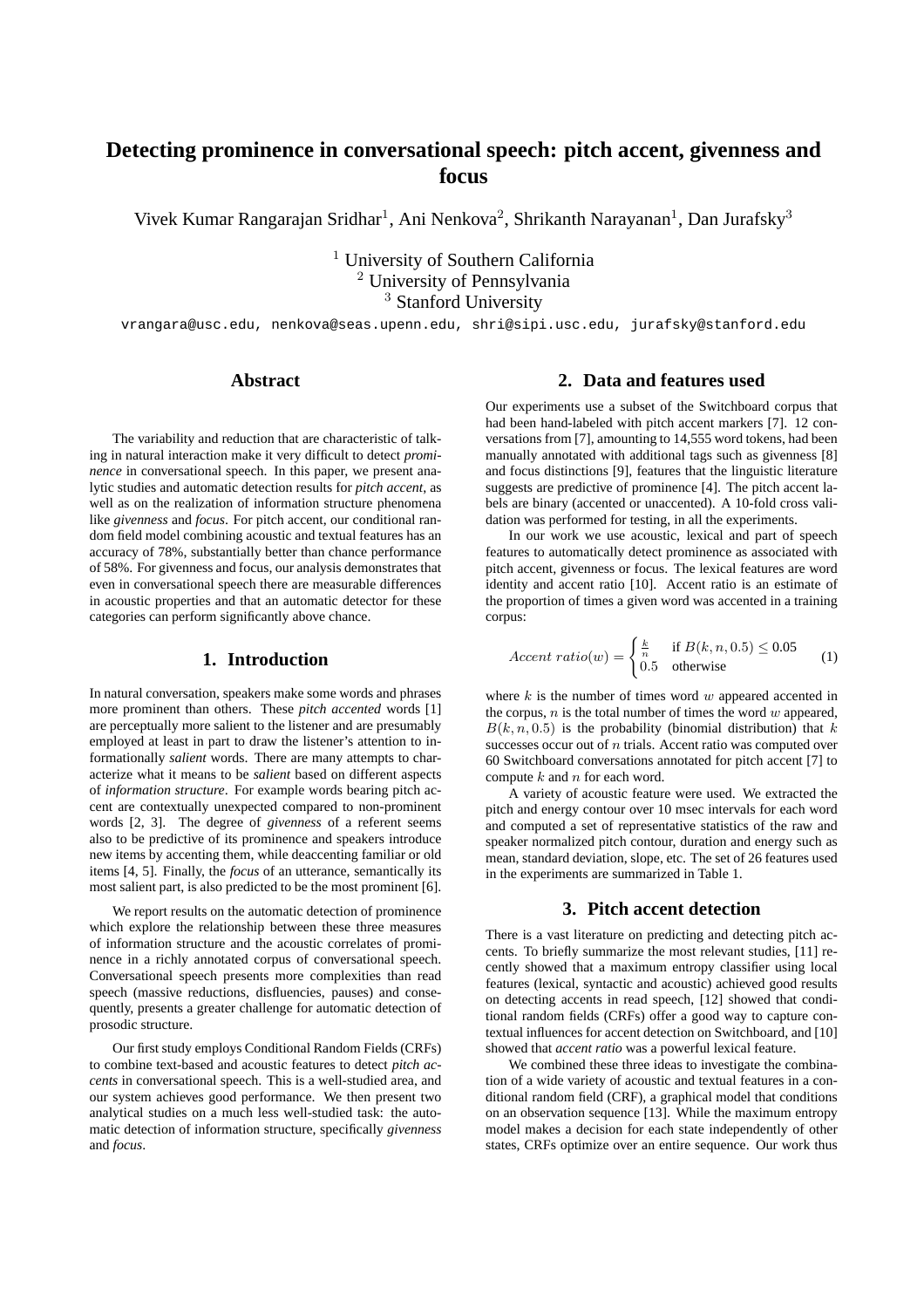| Features used     | Description                                        | rel_f0_diff      | ratio of f0 mean in second and first half         |
|-------------------|----------------------------------------------------|------------------|---------------------------------------------------|
| ling_dur          | duration of word                                   | norm_end_f0_mean | f0 mean in second half normalized by mean and     |
| f0 mean           | f0 mean of word                                    |                  | std dev in conversation side                      |
| f0 mean ratio     | ratio of f0 mean in word and conversation side     | norm_pen_f0_mean | f0 mean in first half normalized by mean and      |
| f0_mean_zcv       | f0 mean in word normalized by mean and             |                  | std dev in conversation side                      |
|                   | std dev of f0 values in conversation side          | norm_f0_diff     | difference in f0 mean of second and first half.   |
| f0 std            | std dev of f0 values in word                       |                  | normalized by mean and std dev of f0 in convside  |
| f0_std_ratio      | log ratio of std dev of f0 in word and convside    | e_mean           | mean rms energy in word                           |
| f0 max            | maximum f0 value in word                           | e_std            | std dev of rms energy in word                     |
| $f0$ min          | minimum value of f0 in word                        | e_mean_first     | rms energy in first half of word                  |
| f0_mean_first     | f0 mean in first half of word                      | e_mean_second    | rms energy in second half of word                 |
| f0_mean_second    | f0 mean in second half of word                     | abs_nrg_diff     | difference between rms energy of second and       |
| f0_slope          | linear regression slope over all points of word    |                  | first half                                        |
| $f0$ _slope_first | linear regression slope over first half of word    | end_nrg_mean     | mean rms energy in the second half                |
| f0_slope_second   | linear regression slope over second half of word   | norm_nrg_diff    | difference in normalized mean rms energy of       |
| abs_f0_diff       | difference in f0 mean in the second and first half |                  | first and second half                             |
|                   | of word                                            | rel_nrg_diff     | ratio of mean rms energy in second and first half |

Table 1: Prosodic features used in the experiments organized by duration, pitch and energy categories.

|                        |               | <b>CRF</b>    |                |             |
|------------------------|---------------|---------------|----------------|-------------|
| Features used          | Decision tree | current token | $\pm$ 1 tokens | $+2$ tokens |
| Words                  | 67.94         | 68.13         | 75.66          | 75.11       |
| POS tags               | 69.68         | 70.19         | 72.69          | 73.24       |
| Accent ratio           | 75.51         | 75.31         | 75.24          | 75.14       |
| Words+POS+Accent ratio | 68.06         | 75.37         | 76.04          | 75.85       |
| Acoustic only          | 75.84         | 73.12         | 73.99          | 73.93       |
| All features           | 77.46         | 77.38         | 78.31          | 78.22       |

Table 2: Pitch accent detection accuracies (in %) using a decision tree and CRF for different features.

draws on the previous use of CRFs in pitch accent detection [12] while adding a much wide variety of rich lexical features (including word identity and accent ratio), and acoustic features ([12] only used duration, speaking rate and pause).

We chose the sentence as the basic unit for sequence labeling. Other choices such as turn, intonation phrases or pausedelimited fragment could be explored in future work.

In order to clearly demonstrate the benefit of the CRF model, we first use the features described in Section 2 in a simple decision tree classifier that uses cues from the current token alone. The results are presented in Table 2. For the CRF setting, in addition to using the lexico-syntactic features described in Section 2, we used only the most informative prosodic features in the decision tree classifier. The features were selected using an information gain metric. The most informative prosodic features that we used in our CRF model are ling\_dur, f0\_std, e std, norm f0 diff, rel f0 diff and f0 slope. Interestingly, the raw acoustic features rather than the speaker normalized ones were the ones more helpful for the pitch accent prediction task.

Because the CRF++ toolkit that we used for our training does not support real-valued features, we had to discretize the acoustic features by taking their logarithm and performing uniform quantization. The duration feature was quantized into 5 bins and the other features were quantized into 10 equally spaced bins. The results are again presented in Table 2.  $\pm 1$  denotes the use of cues from the preceding and succeeding words and  $\pm 2$  denotes a window of 2 preceding and succeeding words, respectively.

The first implication from our results is the improvement (1.1% relative) in moving from a standalone per-word decision tree classifier to a sequence model. The ability of the CRF to optimize over a sequence is clearly important for the pitch detection task. Second, our results suggest that this contextual information is not particularly long-distance. A window of one preceding and succeeding word results in the highest classification accuracy of 78.31%; adding more context degrades performance. One possible explanation for these results is the known dispreferrence of speakers for *accent clash*, i.e. having two accented words right next to each other. The immediate context is sufficient to provide information about potential clash.

Acoustic features alone lead to good performance, indicating that despite the variability of conversational speech, prominence is marked acoustically in a systematic way. As in previous studies, the lexicalized accent ratio feature leads to very good performance, which is only slightly improved by adding more textual features (75.24% accuracy to 76.04%). The addition of acoustic features on the other hand improves accuracy much more, reaching 78.31%.

#### **4. Givenness realization and detection**

The givenness of a referent plays an important role in prominence decisions [14] and in the choice of referring expression [15]: new information is more likely to be acoustically prominent and realized using full noun phrase, while given information is reduced and often pronominalized. The annotation we relied on is based on the givenness hierarchy of Prince [16]: first mentions of entities were marked as *new* and subsequent mentions as *old*. Entities that are not previously mentioned, but that are generally known or semantically related to other entities in the preceding context are marked as *med*iated. Givenness annotation applies only to referring expressions, i.e. noun phrases whose referent is a discourse entity. Complete details of the annotation can be found in [8].

Is it possible to automatically distinguish between *new* and *old* items occurring in natural conversational speech, based on their acoustic properties? In order to answer this question, we first perform binary classification, combining the *med*iated class with *new* (*new+med* versus *old* distinction). We use a decision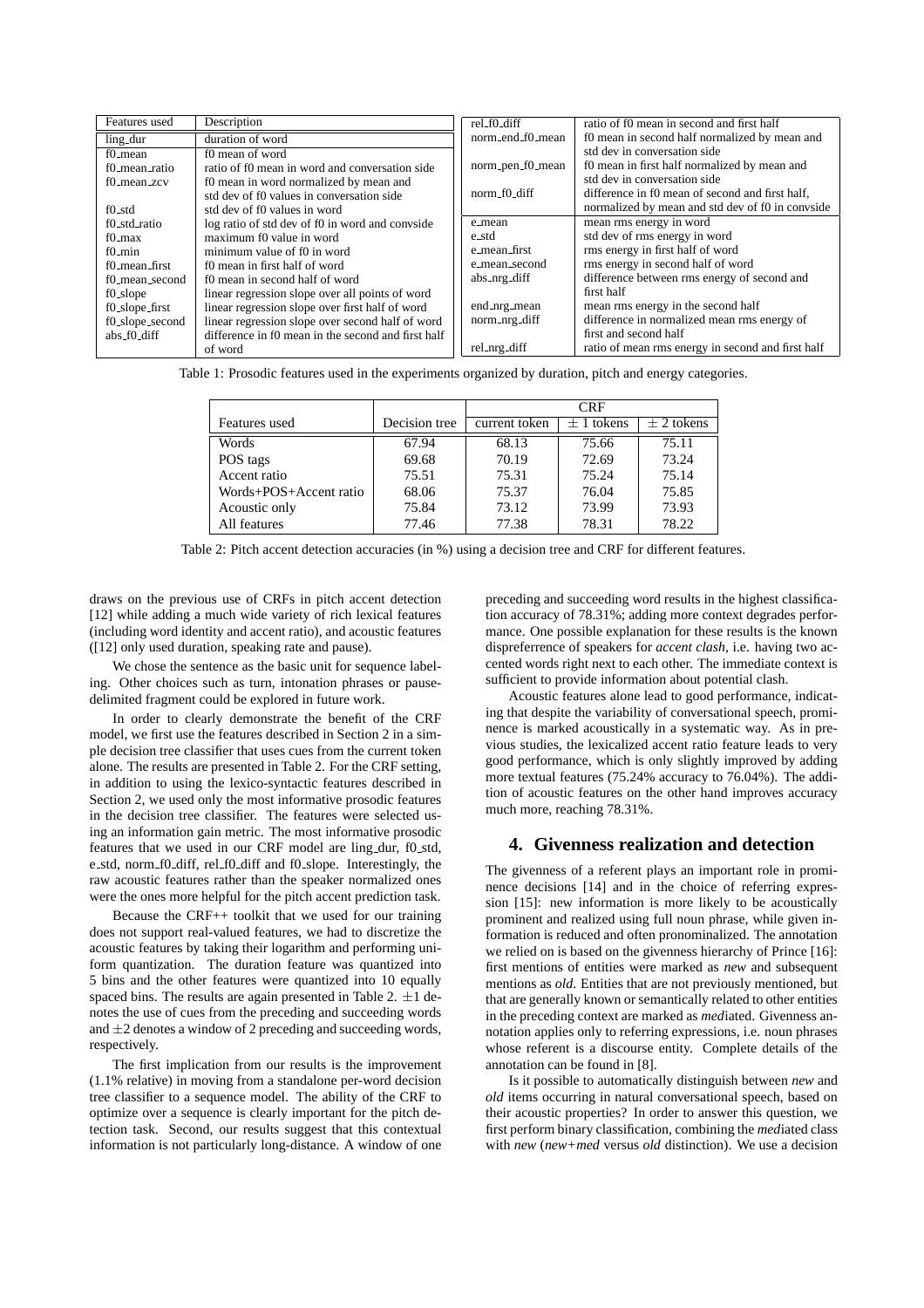tree classifier for this task. CRFs are not directly applicable here because the givenness tags are defined only for certain words. Since *Old* entities are systematically referred to by using a pronoun, we use part of speech distinctions (noun or pronoun) as a competitive baseline which achieves 88.29% accuracy. The classifier based on acoustic features is less accurate (79.09%) then the POS baseline, but still significantly outperforms the majority class (*old*) baseline, 53.98% (table 3).

| Features used                | Accuracy $(\% )$ |  |
|------------------------------|------------------|--|
| NN and PRO tags              | 88.29            |  |
| Acoustic only                | 79.09            |  |
| $NN$ and PRO tags + acoustic | 88.30            |  |

Table 3: Information status detection accuracies using decision tree for different features - *old* vs *med+new*

The results from the overall givenness classification, even based on acoustic features alone, are good, but they do not give a clear indication of how different the acoustic realizations of *nouns* from the three classes of givenness are. It is possible that most of the separability of the classes comes from differences between full nouns and pronouns. In order to examine the issue more closely, we further investigated the differences between nouns only. Table 4 gives the overall distribution of nouns in givenness classes and their realization as bearing a pitch accent or not.

| NΝ  | pitch accent | no accent |
|-----|--------------|-----------|
| new | 345          | 75 (18%)  |
| old | 186          | 69 (27%)  |
| med | 926          | 263 (22%) |

Table 4: Distribution of nouns in givenness classes and presence or absence of pitch accent

As predicted from theories of givenness, the rate of *new* nouns that are prominent (bear pitch accent) is higher (and statistically significantly so) than that for the *old* and *med*iated categories: 82% vs 73% and 78% respectively. In order to establish differences between the givenness categories at a finer acoustic level, we performed analysis of variance with the acoustic features as dependent variables and the givenness classes as factors, followed by paired comparisons between each two classes,using Tukey's adjustment . The following acoustic *individual* features were significantly different:

- **new-med** ling dur, e mean, e mean second, e mean first, end\_nrg\_mean, f0\_mean\_second, utt\_f0\_slope.
- **new-old** ling\_dur, e\_mean, e\_mean\_second, e\_mean\_first, end\_nrg\_mean.

Our findings are consistent with previous work [14] in which, in a controlled experiment setting, it was found that the most salient difference between new and old nouns is in terms of duration. In that study amplitude was also found to be significantly different between the two classes, while the results for differences in fundamental frequency were weakest. Interestingly, no single acoustic feature was significantly different between the nouns in the *old* and *med*iated categories, suggesting that collapsing *old* and *med* classes may make more sense in binary classification tasks based on acoustic features.

Table 5 shows the detection accuracy of a decision tree classifier combining all acoustic features, downsampled classes with equal number of examples for each class. As the analysis

| Classification | Accuracy $(\% )$ |
|----------------|------------------|
| new ys med     | 63.80            |
| new vs old     | 57.84            |
| old vs med     | 61.17            |

Table 5: Classification accuracy for noun givenness based on acoustic features. Chance level performance is 50%

of individual acoustic features indicated, there are biggest differences between the *new* and *med*iated classes, with classification accuracy 14% above chance level. Interestingly, while no individual acoustic feature was significantly different between the *med* and *old* classes, the *combination* of features achieved considerable improvement above chance performance (11%).

Our experiments with givenness distinctions show several important facts. First, even in conversational speech, there are measurable acoustic and prosodic differences between nouns with different givenness status. Second, somewhat unexpectedly, nouns from the *old* and *med*iated categories are very similar to each other prosodically and acoustically, with similar accenting rates and acoustic features that distinguish them from nouns in the *new* class. Finally, the combination of acoustic features can reliably distinguish among any pair of classes above chance levels.

## **5. Focus realization and detection**

Some entities in an utterance are particularly salient because they are *focused*, i.e. contrasted with other semantically related entities [6]. Several classes of focus were marked in the the [9] corpus that we used: *adverbial* (when a focus-inducing particle such as "only" or "just" is used), *contrastive* (direct comparison of two lexical items), *subset* (two entities with common supertype are mentioned), and *other* (all other cases where the annotator perceived in item as being emphasized by the speaker but not falling in the previous categories). Entities that did not fall in any of the focus classes were annotated as *background*. Both transcripts and audio recordings were available to the annotators. A complete description of the annotation guidelines can be found in [9]. In a first examination of the data, [17] showed that sophisticated syntactic features as well as prosodic features were indeed correlated with focus. Our goal was to extend this preliminary work to understand what prosodic and acoustic differences exist between the focus classes and background items in natural conversational speech. Table 6 gives the distribution of three part of speech classes (nouns, adjectives and function words) in the respective focus and pitch accent classes. The table reveals that focus classes are indeed prosodically different from background items, with focus items being much more likely to bear a pitch accent. This tendency is consistent for all part of speech classes: nouns and adjectives tend to be accented even in the background case, but the rate of accenting increases when the item is focus. For function words, which typically do not bear pitch accent, the rate of accenting doubles when the words are marked as focus.

We again identified the acoustic features significantly different between pairs of classes using analysis of variance followed by Tukey's honest significant difference paired comparison tests. The different focus classes vary acoustically from background items in different ways:

**background-adverbial** f0\_mean, f0\_std, f0\_sd\_ratio, f0 mean second , f0 mean first, e std

**background-contrastive** f0\_std, f0\_sd\_ratio, f0\_slope\_second,